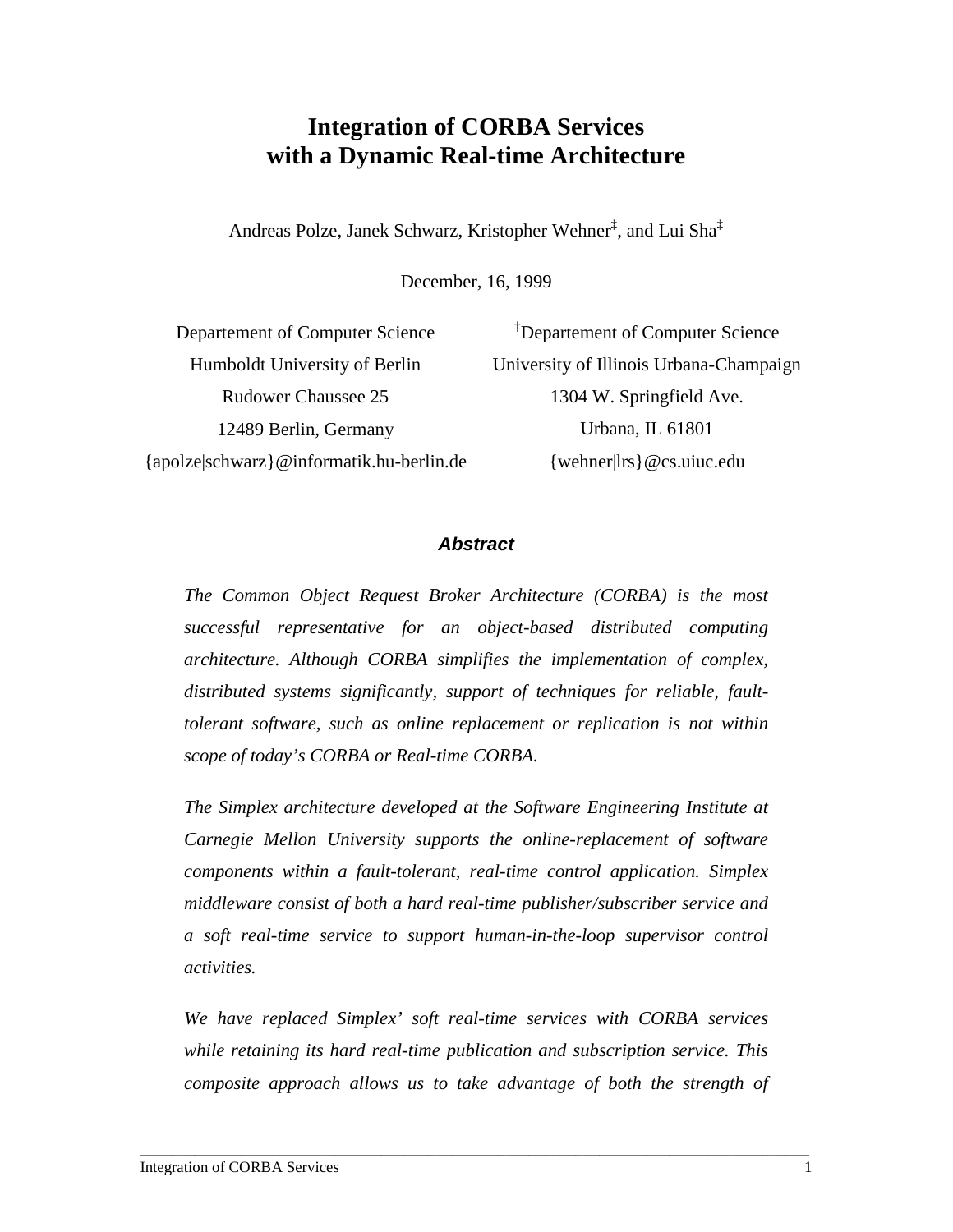*CORBA in distributed computing and Simplex' strength in hard real-time control applications.*

*In this paper, we will discuss the trade-off issues in this composite system approach and present the tele-laboratory experiment, which is based on the extended Simplex system.*

### **1 Introduction**

A significant class of distributed real-time applications consists of hard real-time sensor and actuator loops within a node and a soft real-time supervisory control for nodes involving human in the decision loop. Examples of these type of applications include manufacturing and transportation management systems.

At the supervisory level, the Common Object Request Broker Architecture (CORBA) is appealing. CORBA simplifies the implementation of complex, distributed systems significantly. From the timing perspective, it is also adequate for human-in-loop soft realtime requirements.

Within a node, there are hard real-time requirements. In addition, for advanced real-time systems, we would like to provide the capability of dynamically replacing software implemented controllers in a fault tolerant way, so that advanced control technologies can be easily and reliably introduced into long life cycle plants. Currently, neither CORBA nor its real-time extensions address the notion of fault tolerant dynamic replacement of real-time software components. Fortunately, these issues are addressed by the Simplex architecture [Sha96] developed at Software Engineering Institute. The Simplex architecture has been designed to tolerate timing faults such as overrun, programming system faults such as illegal addressing, and semantic faults due to modeling, algorithm design or implementation errors.

In this paper we present the integration of the Simplex's real-time fault tolerant onlinereplacement mechanisms with CORBA to create an application environment known as tele-laboratory. This project is our first step towards the development of the fault tolerant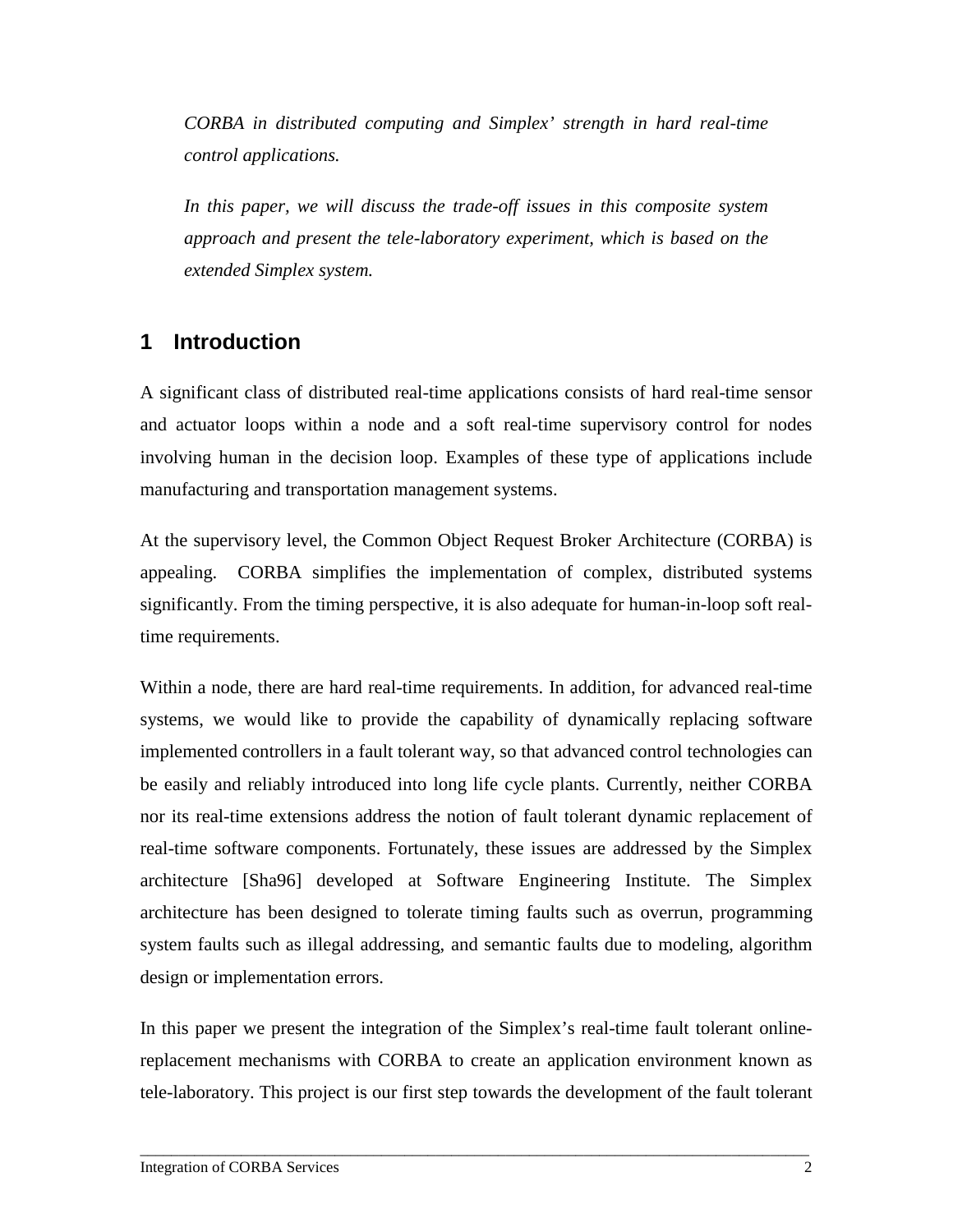online-replacement of CORBA components in a generalized Simplex architecture. Replacement decisions within Simplex are based on non-functional component properties, such as timing behavior and resource usage, which cannot be expressed easily using interface descriptions such as CORBA IDL. We briefly discuss the applicability of aspect-oriented programming techniques for description of these additional, nonfunctional component properties.

The remainder of the paper is organized as follows: Section 2 presents related work. Section 3 presents the composite system approach to implement online-replacement in a CORBA setting and discuss the tradeoffs between a system's openness and its predictable behavior. Section 4 describes a tele-laboratory case study.

Aspect-descriptions for components in a Simplex system are discussed in Section 5, whereas Section 6 gives directions for future work. Section 7 finally presents our conclusions.

## **2 Related Work**

#### *Fault-tolerant and Real-time CORBA*

The idea of providing fault tolerance as additional feature to CORBA implementations has been the focus for several research activities within the last years. With the request for proposal for a *Fault tolerant CORBA Using Entity Redundancy* [\[OMG98a\]](#page-16-0) issued in April 1998, OMG is seeking to incorporate existing approaches for software fault tolerance into future versions of CORBA. However, in contrast to our approach which focuses on online-replacement of components, most related work implements faulttolerant behavior based on redundant execution and fault-masking. The integration of fault-tolerance techniques with real-time computing is currently not under consideration in the OMG standardization process.

Electra [\[Maffeis94\]i](#page-16-0)s a CORBA ORB-implementation for reliable, distributed services. Electra extends the CORBA specification and provides group communication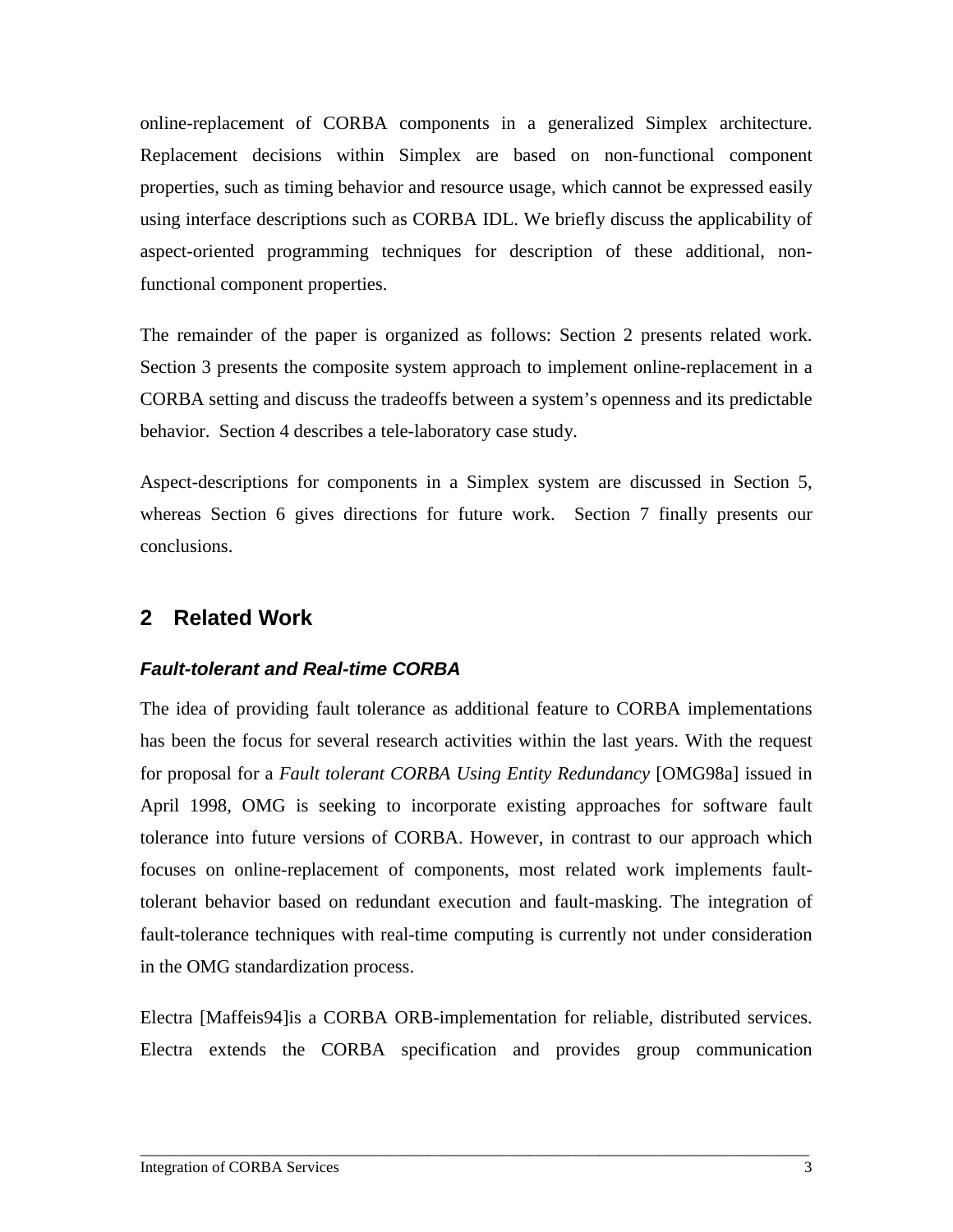mechanisms, reliable multicasts, and object replication. The Electra-ORB uses services from the underlying ISIS [\[Birman93\]a](#page-16-0)nd HORUS [\[van Renesse94\]s](#page-17-0)ystems.

ORBIX+ISIS is an extension of the commercial ORBIX [\[IONA\]](#page-16-0)ORB implementation, which introduces concepts like object groups and group communication based on the ISIS [\[Birman93\]t](#page-16-0)oolkit. Again, the CORBA standard has been extended to allow for introduction of fault-tolerance measures. The programmer has to use special coding techniques to be able to use the fault-tolerance features of ORBIX+ISIS.

Phoinix [\[Chang97\]a](#page-16-0)llows for implementation of server objects following the primary/backup approach for fault tolerance. In contrast to changing the ORB, Phoinix defines a new service as part of the Object Management Architecture (OMA). Using this service, a primary's object state can be periodically transferred into the corresponding backup object. Clients communicate solely with the primary object and have to detect failures themselves. Extended skeletons, stubs and libraries are provided to make those fault-tolerance services accessible.

The Object Management Group (OMG) has founded a Real-time CORBA special interest group (SIG) in 1996 and since then OMG has been soliciting technology for a *Realtime Object Request Broker* (ORB) comprising: fixed priority scheduling, control over ORB resources for end-to-end predictability, and flexible communications [\[OMG99\].](#page-16-0)

Work at the University of Rhode Island and the MITRE Corporations deal with syntactical extensions to CORBA IDL to express timing constraints [\[Squadrito98\]](#page-17-0) [\[Thuraisingham96\].](#page-18-0) "Timed distributed method invocations" are identified as one necessary feature in a real-time distributed computing environment as well as a "Global Time Service", "Real-Time Scheduling of Services", a "Global Priority Service", and "Bounded Message Latency". The "Affected Set Priority Ceiling Protocol" as a combination of semantic locking and priority ceiling techniques has been proposed for concurrency control in real-time object-oriented systems.

TAO is an innovative work on RT-CORBA where fixed priority real-time scheduling is tightly integrated into the system [\[Schmidt98\] \[Schmidt99\]](#page-17-0). Main goal of this work is to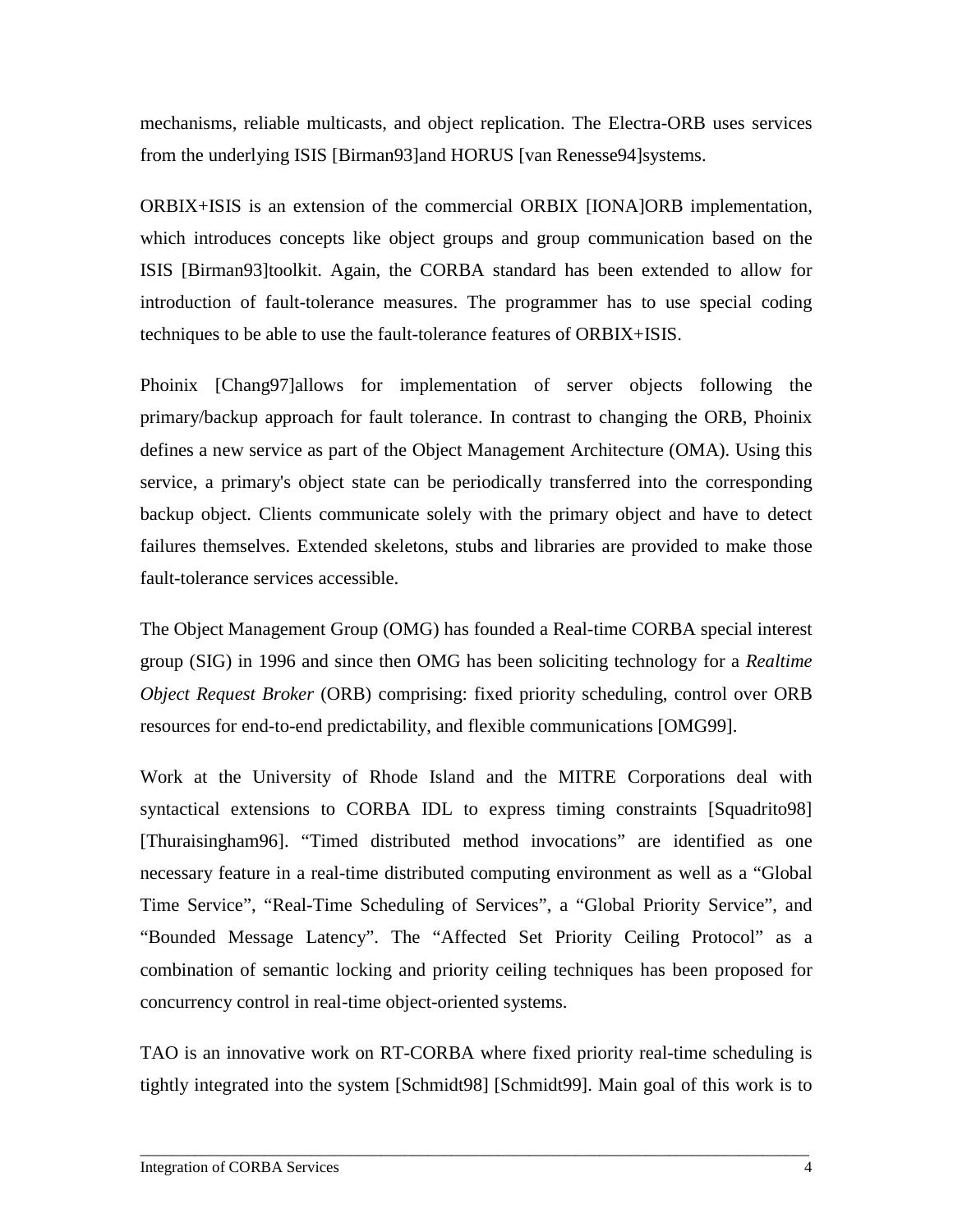provide end-to-end quality-of-service qualities for CORBA-based applications. A list of requirements for Object Request Broker implementations is presented, among them are resource reservation protocols, optimized real-time communication protocols and a real-time object adapter. However, TAO focuses rather on completely new, CORBA-based real-time systems, than on interfacing an existing real-time system with CORBA.

#### *The Simplex Architecture*

Current real-time computer software architectures do not support the safe and reliable insertion of new components and technologies into existing systems. The Simplex architecture [\[Sha96\]](#page-17-0) has been developed for automatic control applications to support safe and reliable online upgrade of software components in spite of errors in new modules. This is important when introducing new control technologies into running systems.

To mitigate the risks in a control system upgrade, the Simplex architecture has been designed to tolerate timing faults such as overrun, programming system faults such as illegal addressing, and semantic faults due to modeling, algorithm design or implementation errors. Simplex handles timing faults and programming system faults by temporal and spatial encapsulations. Software semantic faults are handled by the use of analytic redundancy.

For real-time scheduling, the Simplex architecture is based on the generalized rate monotonic scheduling theory [Sha94]. Furthermore, the Simplex architecture assumes that the underlying operating system supports either the priority inheritance protocol or the priority ceiling protocol to circumvent priority inversion problems during the management of shared resources. A number of demonstration applications have been implemented using Simplex on top of the Lynx commercial real-time operating system, which supports POSIX 1003.1b.

The basic building block of Simplex Architecture (see [Figure 1](#page-5-0)) is a replacement unit. A replacement unit is simply a process with a given communication template. Replacement units are organized into application units. An application unit typically has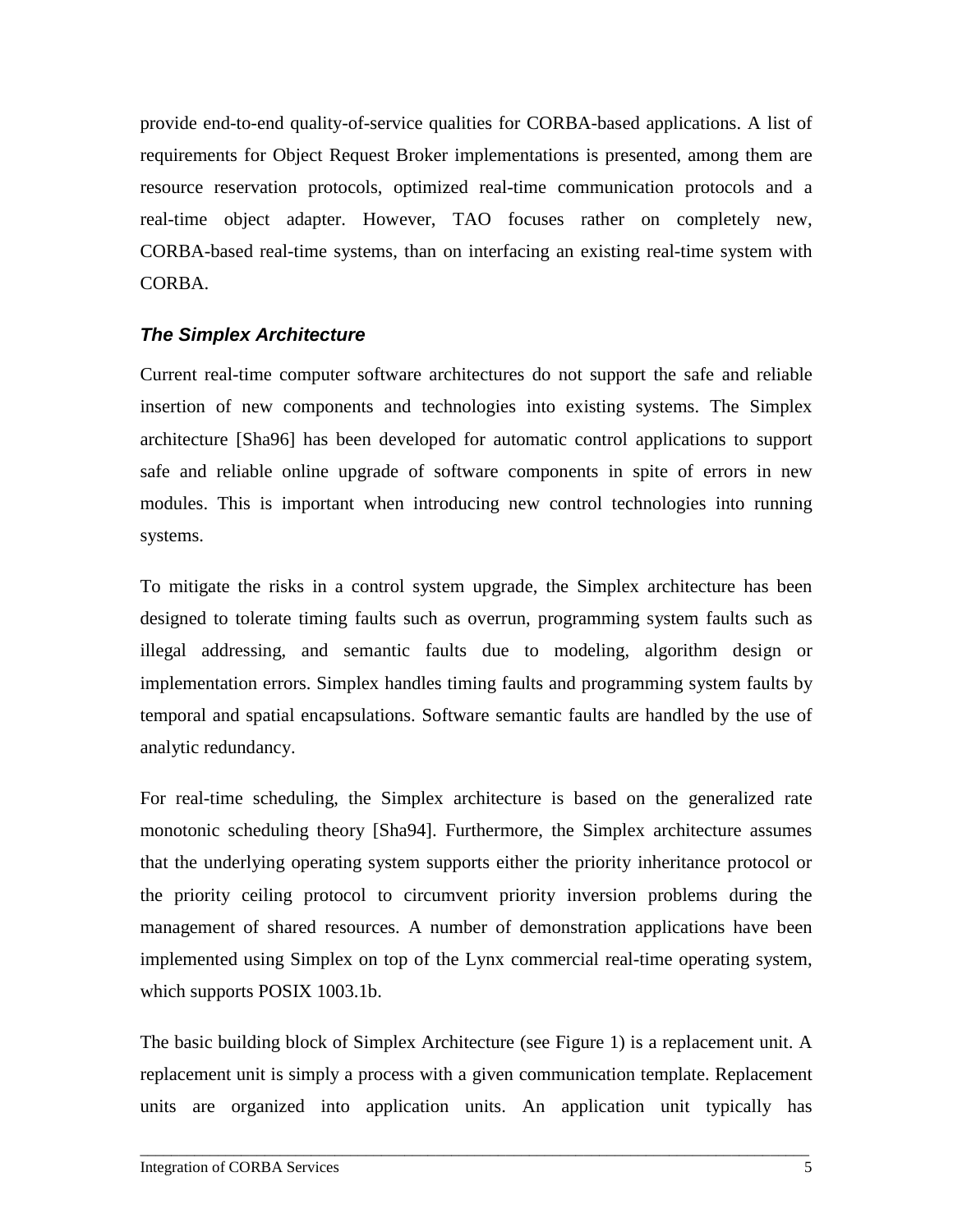<span id="page-5-0"></span>communication and process management modules, and at least a replacement unit that implements the application functions. If the system is safety critical, a separate safety unit is needed. The safety unit is responsible for reliable operation and operation monitoring.



Figure 1: The Simplex framework

Simplex uses forward recovery for semantic faults in control applications. The system states under the control of the experimental controller must stay within the stability envelope of the safety controller. Intuitively, this is similar to a student pilot's flight test. The trainer will let the student pilot fly, even making some minor mistakes, as long as the plane remains in a state that is controllable by the trainer. The safety controller is designed to have a large stability envelope at the cost of performance whereas the experimental controller is designed to maximize the performance. They have different designs but analytically related design objectives.

The experimental controller is encapsulated in a replacement unit and can be replaced during runtime. The replacement of a component is not a real-time operation. However, once the component takes over the control, the computation and communication involving the component are hard real-time operations.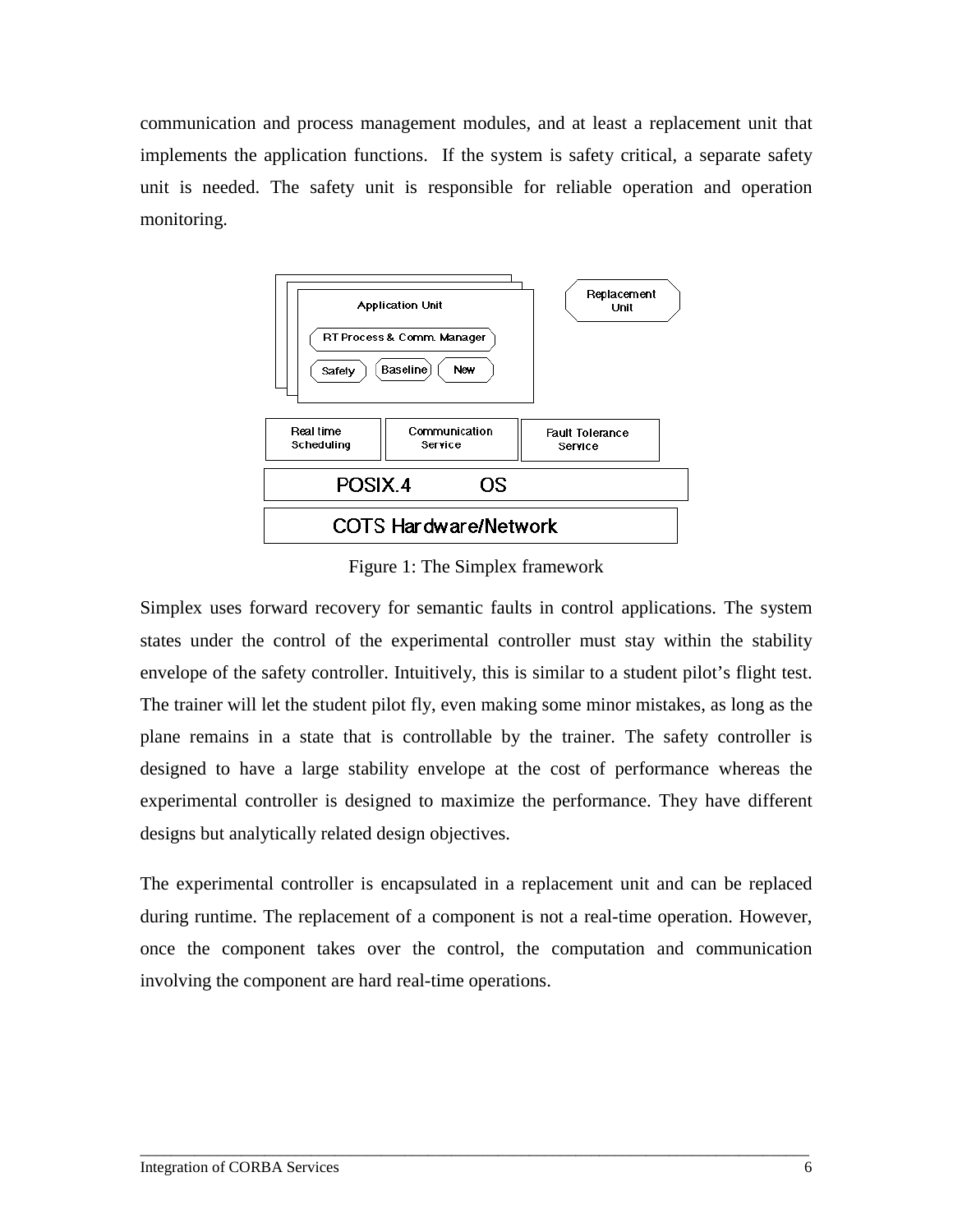## **3 The Composite System Approach**

Within context of Simplex, analytic redundancy and online-replacement have been proven as viable concepts for the construction of reliable dynamic real-time software systems. However, programming for the Simplex system requires adherence to a number of coding conventions. In order to support dynamic replacement, Simplex components (replacement units) have to support certain interaction patterns, which are expressed in actual component code, rather than in an interface definition language.

Introduction of CORBA IDL would significantly simplify programming of Simplex replacement units. However, since CORBA interactions have varying, unpredictable communication latency, some measures have to be taken to ensure Simplex' real-time behavior. Since the component replacement operation in Simplex is not a real-time operation, it can be easily replaced by a CORBA-based service to achieve a higher degree of flexibility and improved portability.

The open question is, how to interface the real-time operations with CORBA. There exist a number of object request broker implementations with real-time extensions, such as the TAO ORB. In certain system configurations, where a hard real-time control loop is statically distributed over several nodes, the RT-CORBA implementations with their specific communication protocols show great advantages over proprietary solutions. However, in systems, where the hard real-time loop is not distributed, such as in the telelab (see Section [4\)](#page-9-0), it is sufficient if middleware provides a distributed multimedia user interface to the system and supports component management with soft real-time characteristics.

In case of our tele-lab scenario, both CORBA and RT-CORBA ORBs could have been used. However, the non-distributed nature of the real-time control loop does not require the use of RT-CORBA. In contrast to the current experimental RT-CORBA ORBs, standard CORBA implementations are more mature, better supported, and provide a more stable software development environment. The challenge in this case is the integration of standard CORBA with a proprietary real-time system. We introduce the notion of a "Composite System" to solve the latter problem.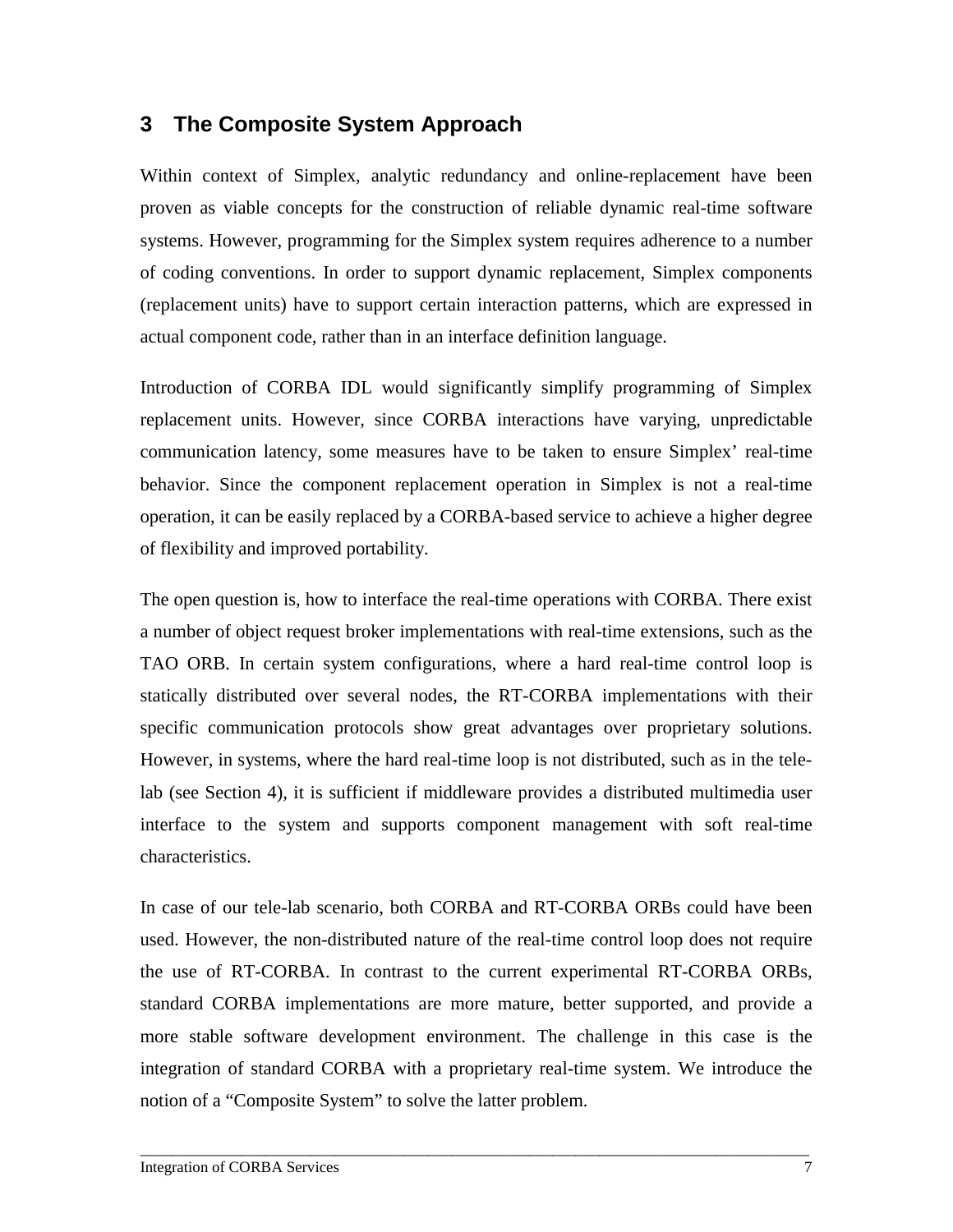Within the Composite System, components' interfaces are described using CORBA's interface definition language IDL. The construction of new replacement units is simplified. Additionally, many standard CORBA services (COS – common object services), such as naming service, event service, or domain specific services, can now easily be used from within the replacement units. On the other hand, we retain the realtime publication and subscription service of Simplex to ensure the timing predictability for safety controller and decision unit, Simplex's most vital components. Thus, we use Simplex's inherent concept of analytical redundancy to tolerate CORBA's unpredictable timing behavior.

To interface the real-time operations with CORBA we use a previously developed concept called "Composite Objects" [Polze98]. Composite objects allow the programmer to make an explicit tradeoff between an application's predictable resource utilization and its communication latency. Therefore, composite objects make implementation details that are usually hidden and abstracted away by CORBA visible and explicit.

The implementation of composite objects follows three basic design rules:

- 1. *noninterference:* General-purpose computing and real-time computing should not burden each other.
- 2. *interoperability:* Services exported by general-purpose computing objects and by real-time computing objects can be used by each other.
- 3. *adaptive abstraction:* Lower level information and scheduling details are available for real-time objects, but are transparent to non-real-time objects.

Composite objects consist of a real-time part and a non-real-time part. Design time and run-time guarantees can be given for execution of real-time methods. In contrast, methods in the non-real-time part are executed following a best-effort approach. Data replication and a weakly consistent memory management protocol (implemented via interprocess communication – such as POSIX message queues) are used to decouple realtime and non-real-time processing.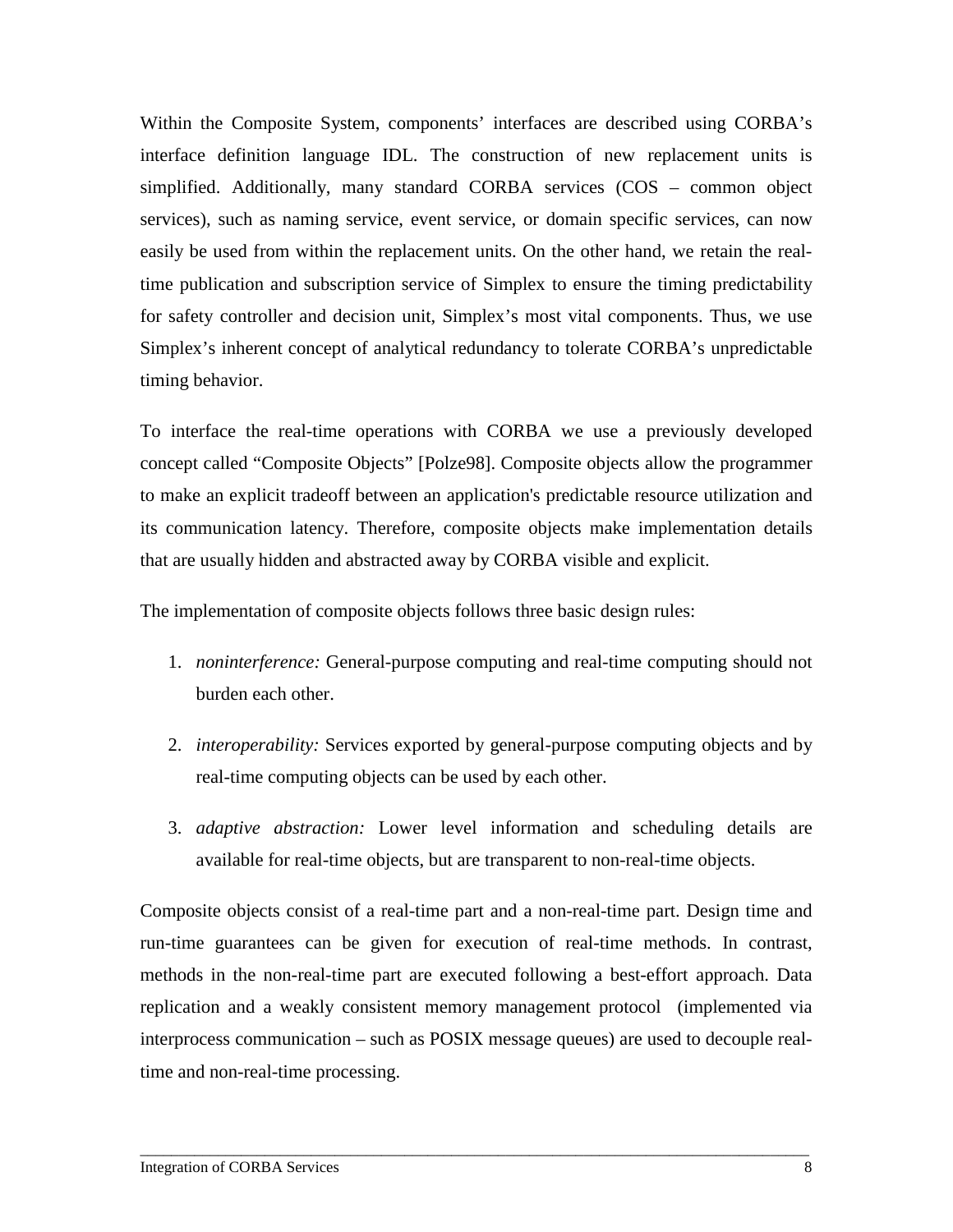<span id="page-8-0"></span>Composite objects establish timing firewalls [Polze97] between real-time and non-realtime (CORBA) computing, so that the non-real-time part cannot violate the real-time scheduling rules that are needed by the real-time part [Sha94]. Implementation details on Composite Objects and timing firewalls using a scheduling server can be found in [\[Polze97\]](#page-16-0) and [\[Polze98\].](#page-17-0)



Figure 2: A composite system architecture for Simplex

In our approach towards a CORBA-based version of Simplex shown in Figure 2, we implement decision unit and safety controller inside the real-time part of composite objects. We use the real-time publisher/subscriber protocol for communication between safety and decision unit. This way we can ensure predictable timing behavior for interactions between these two essential components.

As in the original Simplex system, the safety unit implements the basic version of the desired service. Additional, more sophisticated and complex versions of a service now can be implemented as CORBA components. These components are described by their interfaces given in CORBA IDL. Multiple versions of the CORBA service implementations correspond to Simplex's replacement units and inside the decision unit Simplex's concept of analytic redundancy is used to judge a components output.

Since CORBA is involved, no guarantees about the timing behavior of the complex CORBA components can be given. However, since at least safety controller and decision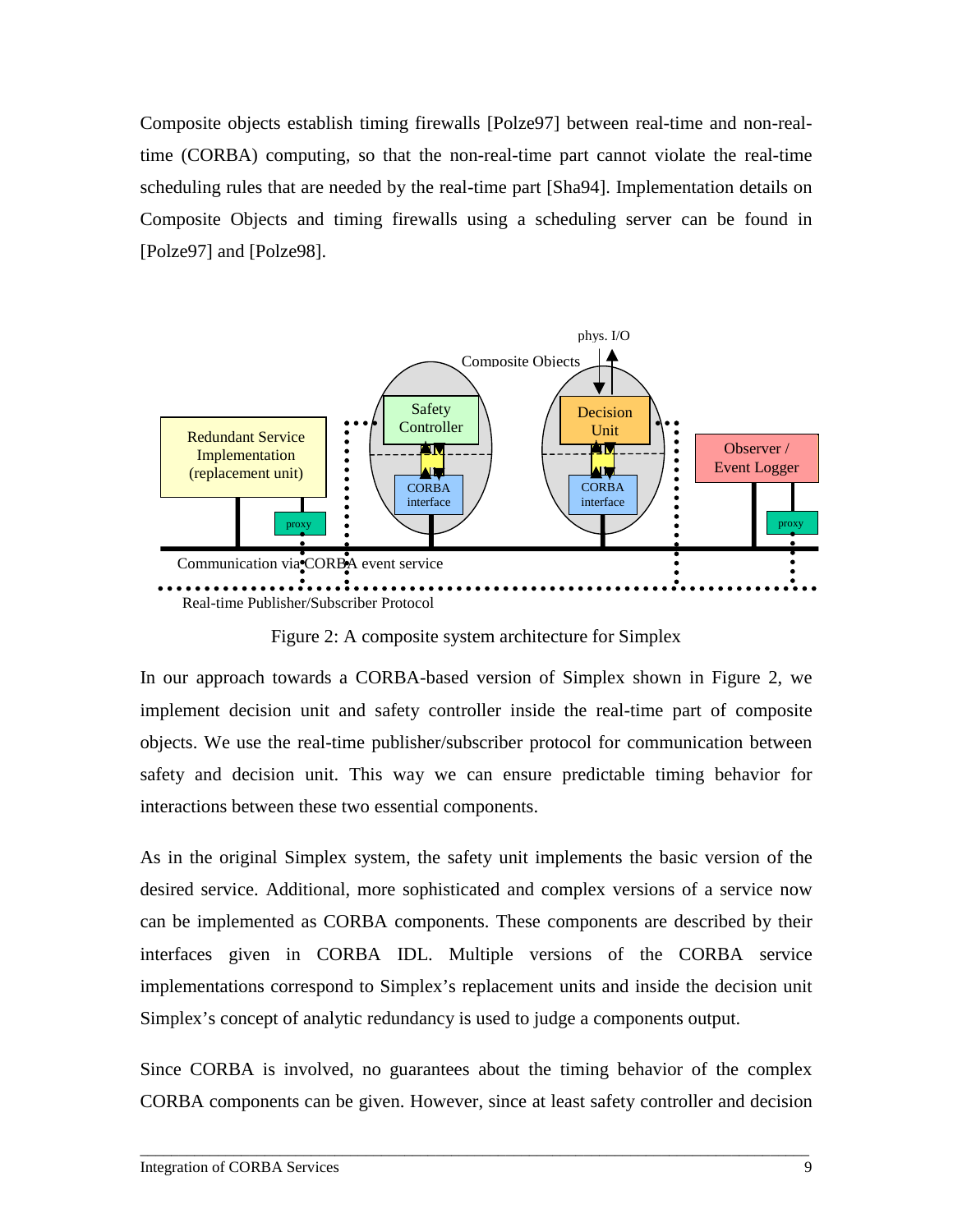<span id="page-9-0"></span>unit interact via the predictable real-time publisher/subscriber protocol, basic functionality of the service is provided in a timely fashion.

Communication among decision unit, safety controller, and additional replacement units (redundant service implementations) is based on the CORBA event service. This approach eliminates most of the dependencies on the proprietary real-time publisher/subscriber protocol. However, since the CORBA event service does not guarantee delivery of events, some measures have to be taken. A CORBA-compliant implementation of event service may use an unreliable transport (such as UDP/IP). However, for a given environment, we assume that at least an a priori known, fixed number of events will be delivered per given time unit. This means that a repeatedly (periodically) sent event eventually will reach its destination.

Proxy objects, as depicted in Figure 2, may interface CORBA components with the publisher/subscriber protocol. The support of an interface to these proxies is optional for a CORBA-based service implementation. Observation of a component's behavior through the proxy interface is greatly simplified by the fact that delivery of events via publisher/subscriber protocol is reliable in contrast to the CORBA event service. However, monitoring of a CORBA-based service implementation, which does not support the proxy interface is still possible using the Observer/Event Logger component, which periodically polls every other component for received events.

Finally, since CORBA communication is location-transparent, we can use the architecture depicted in [Figure 2](#page-8-0) to distribute the Simplex system in a heterogeneous environment. Simplex's predictable timing behavior is preserved as long as safety unit and decision unit are co-located on a real-time operating system (as in the original Simplex system).

# **4 Case Study**

Experimentation with real physical systems is a key part in control education. Traditionally, the use of real physical systems requires students' physical presence in the laboratory. Our Tele-laboratory project allows students to remotely conduct physical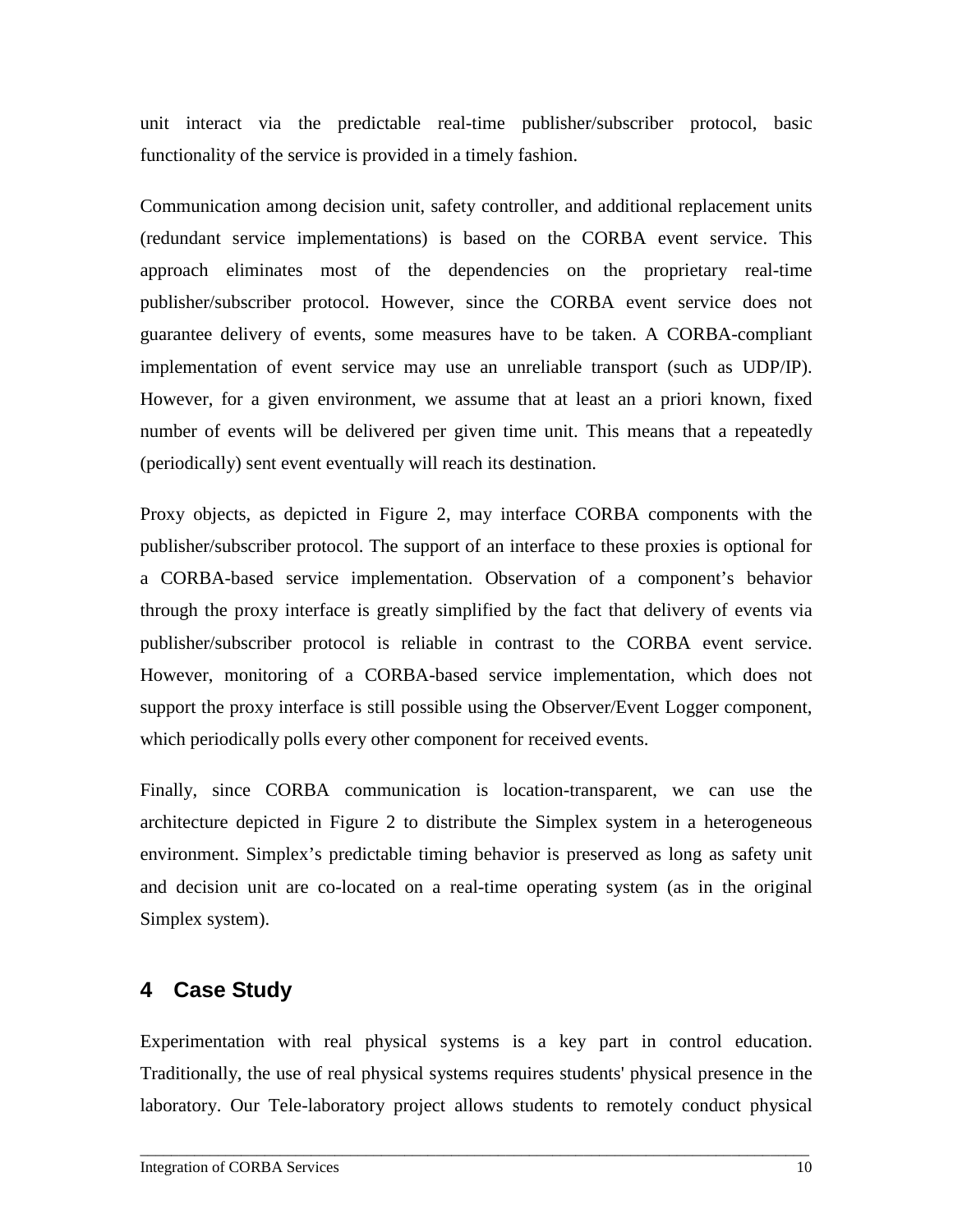experiments via the Web easily and reliably, creating an integrated virtual and real laboratory education environment. First time users of our software might miss the "real" contact with the equipment, but on closer examination it is easy to see that there is no difference since users get visual feedback of the control device. Additionally, the software transmits debug output made by the controller. A simple time-sharing scheme ensures better usage of the equipment. The novelty of our project lies in:

- 1. The use of real experiments in addition to simulation and animation without being physically at the laboratory. This will be achieved through the implementation of real-time, fault tolerant control architectures that can guarantee stable performance while allowing users to download and test user written control modules.
- 2. Horizontal integration across engineering disciplines. Our laboratory network includes electrical, mechanical, hydraulic, computer science and other experiments that cross departmental boundaries. Our Tele-laboratories will be developed with a common interface that will allow students from differing disciplines to gain practical experience with a variety of control and distributed computing problems.
- 3. Integration with standard tools for controller development. Nowadays control engineers develop their software using off-the-shelf software, e.g. Matlab. Our laboratory software has interfaces to such programs and therefore allows students to continue to use the development tools they already know.

Our Tele-laboratory allows students to access equipment (control devices like an inverted pendulum or a robot) over the Web without having to travel to a physically remote location in order to carry out experiments. Using the software students can write a controller for a device, upload it to the controlling machine and try it out on physical equipment with no possibility of damaging the device.

In an instructional situation it is likely that the user-supplied controllers will malfunction, possibly in dangerous ways. Due to the reality of these dangerous malfunctions, it is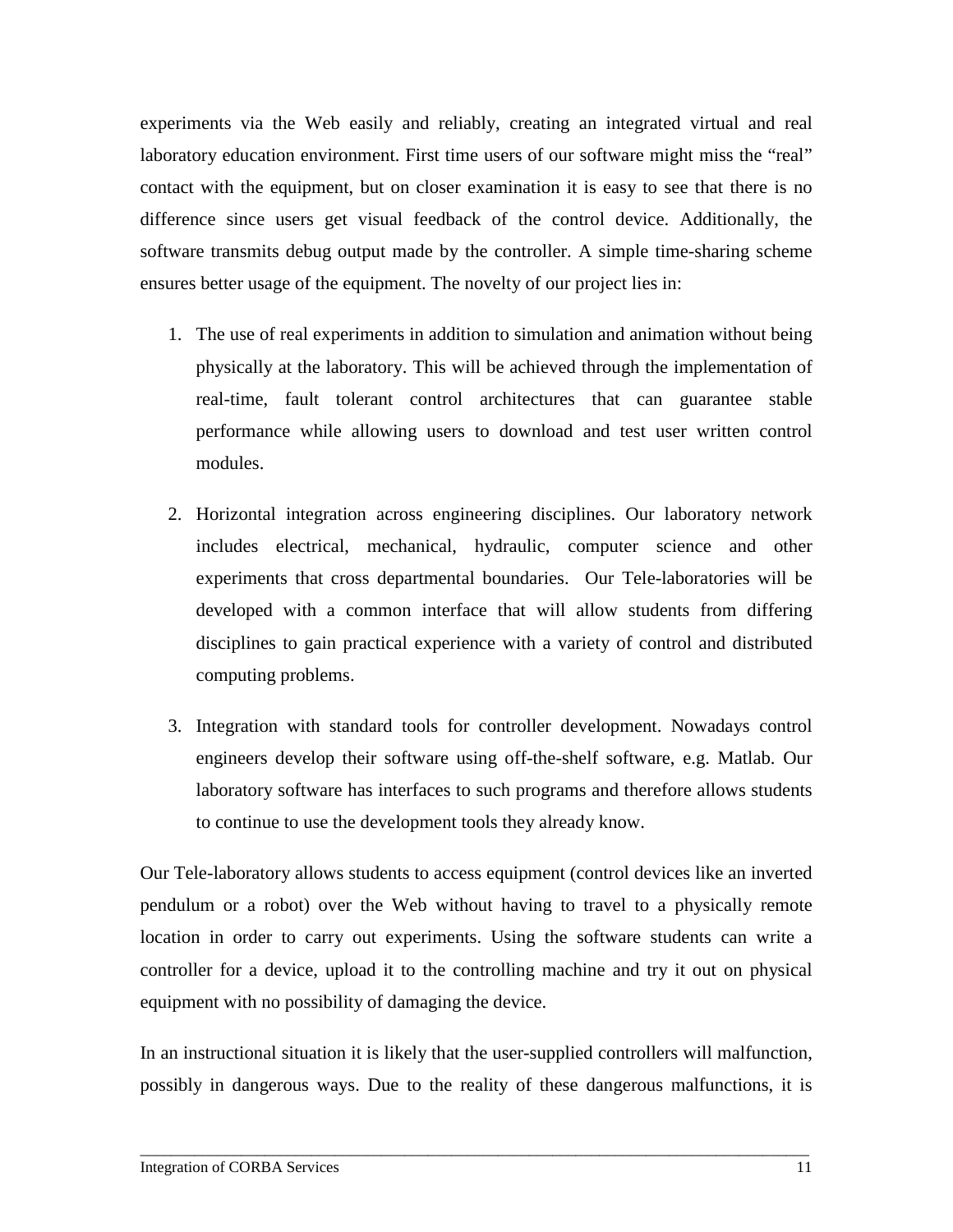necessary that we take precautions to protect non-fail-safe laboratory equipment. Simplex provides this protection using the technique of analytic redundancy, and can detect and replace a malfunctioning controller with the predefined baseline controller to keep the equipment safe and in working order. The student is given feedback as to the state of their controller (running, failed), as well as the system states that led to the termination of their controller in the case of failure. In addition, the students are provided with a video stream of the physical device and graphs of its status. Facilities are also in place for the controller to transmit debugging information output during a run back to the student after execution completes (so as to not interfere with the real-time requirements of the student's controller).



Figure 3: Tele-laboratory scenario

 The scenario depicted in Figure 3 shows the inverted pendulum controlled by Simplex running on a LynxOS 3.0 system, along with the components of the Tele-laboratory system. Using our "Composite Objects" technology, the replacement manager encapsulates the user-interface of simplex and exports this functionality to CORBA objects. CORBA objects can request the compilation of controller code by communicating with the replacement manager, which also has an interface to the C compiler.

After successful compilation the user can request the execution of the controller. Simplex then executes the controller and provides the student with status information about the execution. The lab applet is the user-visible portion of the Tele-laboratory. The student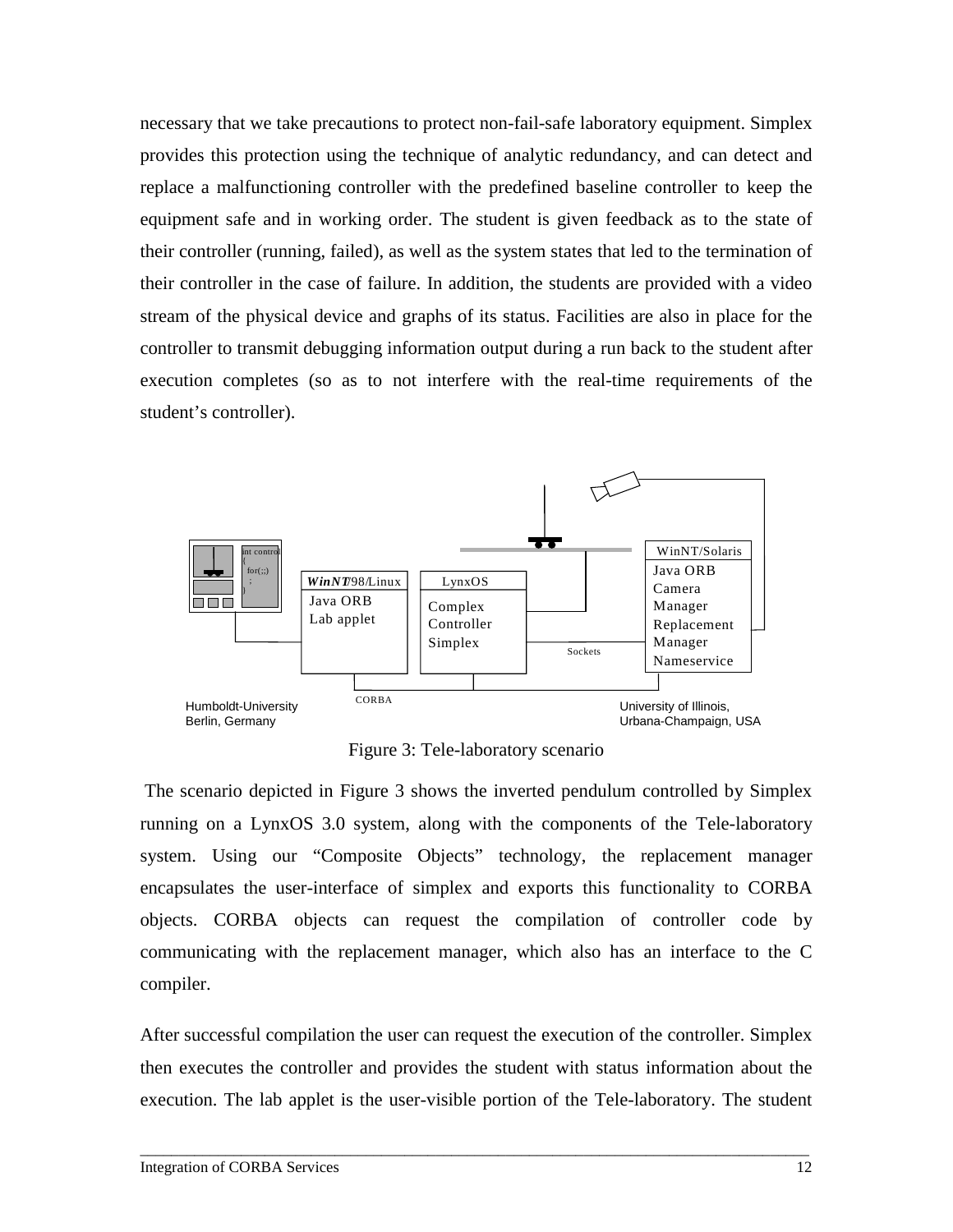uses this application to load or develop controller code, for communicating with the replacement manager and watching the video and execution status feedback. The application provides quality of service choices to the student, in the form of multiple video streams of different bandwidth.

The actual scenario shown in Figure 3 relates to an experimental setting where the lab applet has been run on a computer at Humboldt-University of Berlin, Germany, whereas the Simplex control application was executed at University of Illinois, Urbana-Champaign. A Logitech Web camera has been used to capture the experiment's status. The WebVideo system from University of Ulm, Germany [\[Wolf97\],](#page-18-0) has been set up to prepare and transmit the camera's video stream via the internet. Figure 4 shows a screendump of the lab applet during the experiment. In case this paper is accepted, we will demonstrate the tele-lab at RTAS.

| Moles Display                  | Boller   Shout   Stder1                                                                  |
|--------------------------------|------------------------------------------------------------------------------------------|
|                                |                                                                                          |
|                                | <b>AR</b>                                                                                |
|                                | Pile: IP SIMILAY                                                                         |
|                                | meased by: Rike Dagliards.                                                               |
|                                | $-81$                                                                                    |
|                                | Ringlade cireti.bp                                                                       |
|                                | <b>BaseDude Cetating.30</b>                                                              |
| Desice Status                  |                                                                                          |
|                                | <b>KINCING GIOLLEP</b><br>Ringlude corresum.by                                           |
| <b><i><u>ikrale</u></i></b>    | Bine Jude Ceya (Visae Jür                                                                |
|                                | изысным служгенным до-                                                                   |
| <del>.</del>                   | Ringiude crystitissen in-                                                                |
|                                |                                                                                          |
| Paulton                        | King Jude, Sid shikers, In-                                                              |
|                                | ×<br><b>Ring Ill</b>                                                                     |
| ,,,,,,,,,,,,,,                 | Stream Properties<br><b>Pine 1 STRANE</b>                                                |
|                                | <b>Wanes I</b><br><b>RAILBAROK</b><br>180x130<br>in the fit permit density is at suit on |
| Command                        | Color death: 34 bit                                                                      |
|                                | Kincil Hay Ideading could edi-<br>Wine I<br>Frame rate:<br>28                            |
| <b>++++++++++++</b>            | Wanes 3<br>Forenat:<br><b>JPEO</b>                                                       |
|                                | <b>FEIGHT all</b><br>Audie:<br>am ovalitatore                                            |
|                                |                                                                                          |
|                                | Out Jacobal ity Pike one<br><b>Waller</b><br><b>Cancel</b><br><b>Ok</b>                  |
| <b>Safety</b> Shright Complete | <b>WONCE</b><br>CE108 OC MIXES! UNLES TOO                                                |
|                                | Rinclude "IPContral.N"                                                                   |
|                                | Wender J* USE MILTION */                                                                 |
|                                |                                                                                          |
|                                |                                                                                          |
|                                | Merkine HSD_1890TK .5 /* .5 = 1/ pendalum, 1.0 = 6' pendalum */                          |
|                                |                                                                                          |
|                                | typedad struct.                                                                          |
|                                |                                                                                          |
|                                | class Datas                                                                              |
|                                | INC STATISLI                                                                             |
|                                | 5 Stens Date to                                                                          |
|                                | LE- = \$1 pot 3a1                                                                        |
|                                | tex vers 50 = -11                                                                        |
|                                | ant times dd = -ir                                                                       |
|                                |                                                                                          |

Figure 4: Lab Applet during Tele-laboratory experiment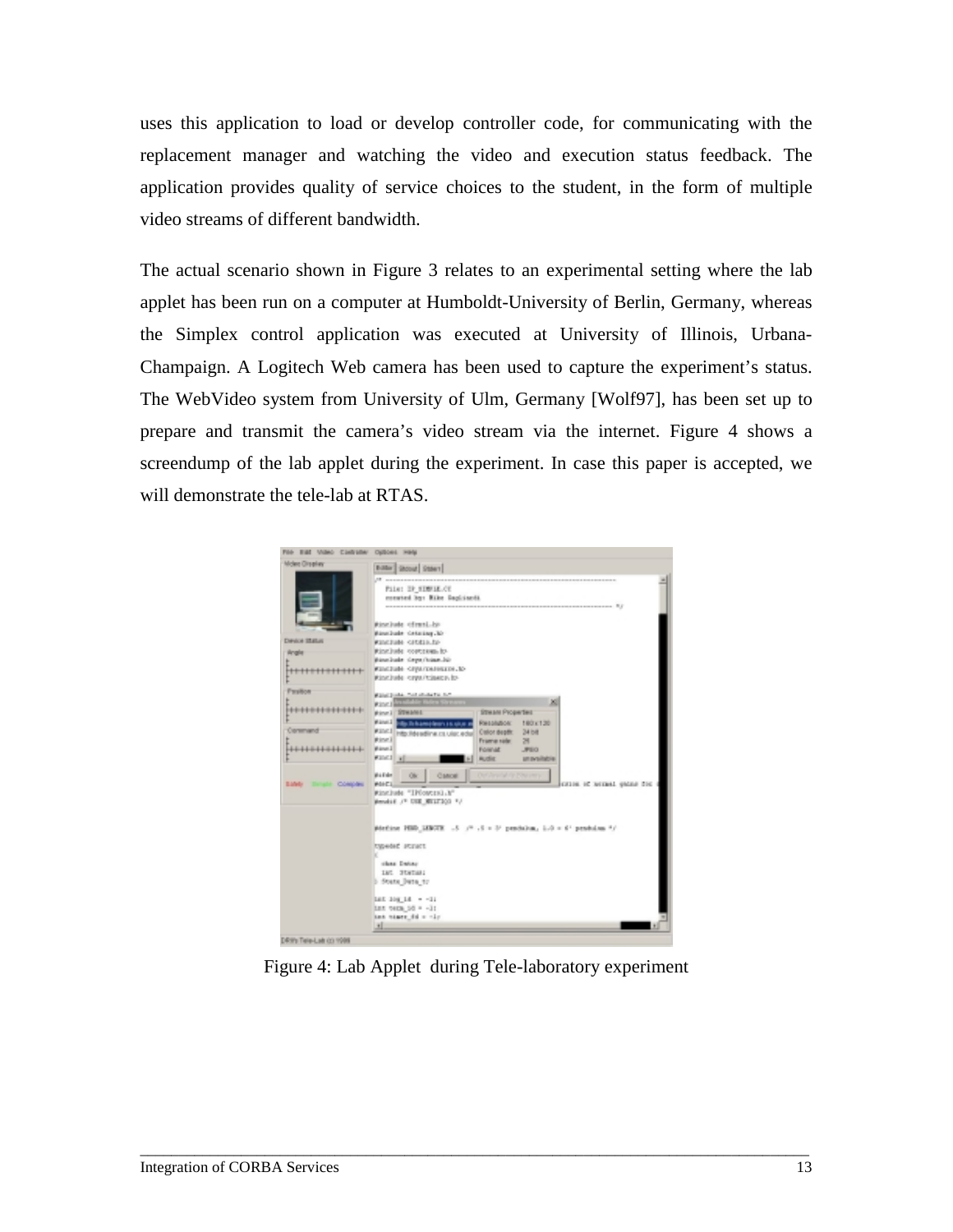### **5 Description of a Component's non-functional Aspects**

For the CORBA-based Simplex, we had to trade off data abstraction and encapsulation against implementation specific knowledge about a component's timing behavior, resource usage and interaction patterns. These non-functional component aspects are crucial for the predictable behavior of the online replacement mechanisms. In contrast to CORBA's interface definition language (IDL), which describes a component's functional interface, there is no general means to describe a component's non-functional properties.

We propose using the technique of aspect-oriented programming (AOP) [Kiczales97] to describe these properties. In contrast to a component, which can be cleanly encapsulated in a generalized procedure (i.e., object, method, procedure, API), an *aspect* describes a system property, which cannot be expressed in a standard construct used in objectoriented programming.

Within context of this paper we want to enumerate a number of aspects, which need to be taken into account for the generalized Simplex framework:

- The *fault-tolerance aspect* describes FT-techniques used by a component. It needs to be specified whether a component has internal state and whether a synchronization technique, such as checkpointing is being used. Also, criteria, which indicate that a freshly started component has reached steady state needs to be given.
- The *real-time aspect* describes a component's characteristics, such as timing behavior as expressed by average case and worst-case execution times, periods, dependencies, and resource requirements (memory, disk I/O) for all entities of the component's functional interface.
- The *replacement management* or *authority management aspect* as implemented jointly by safety and decision unit describes which algorithm should be used to judge about a component's internal state and whether the component functions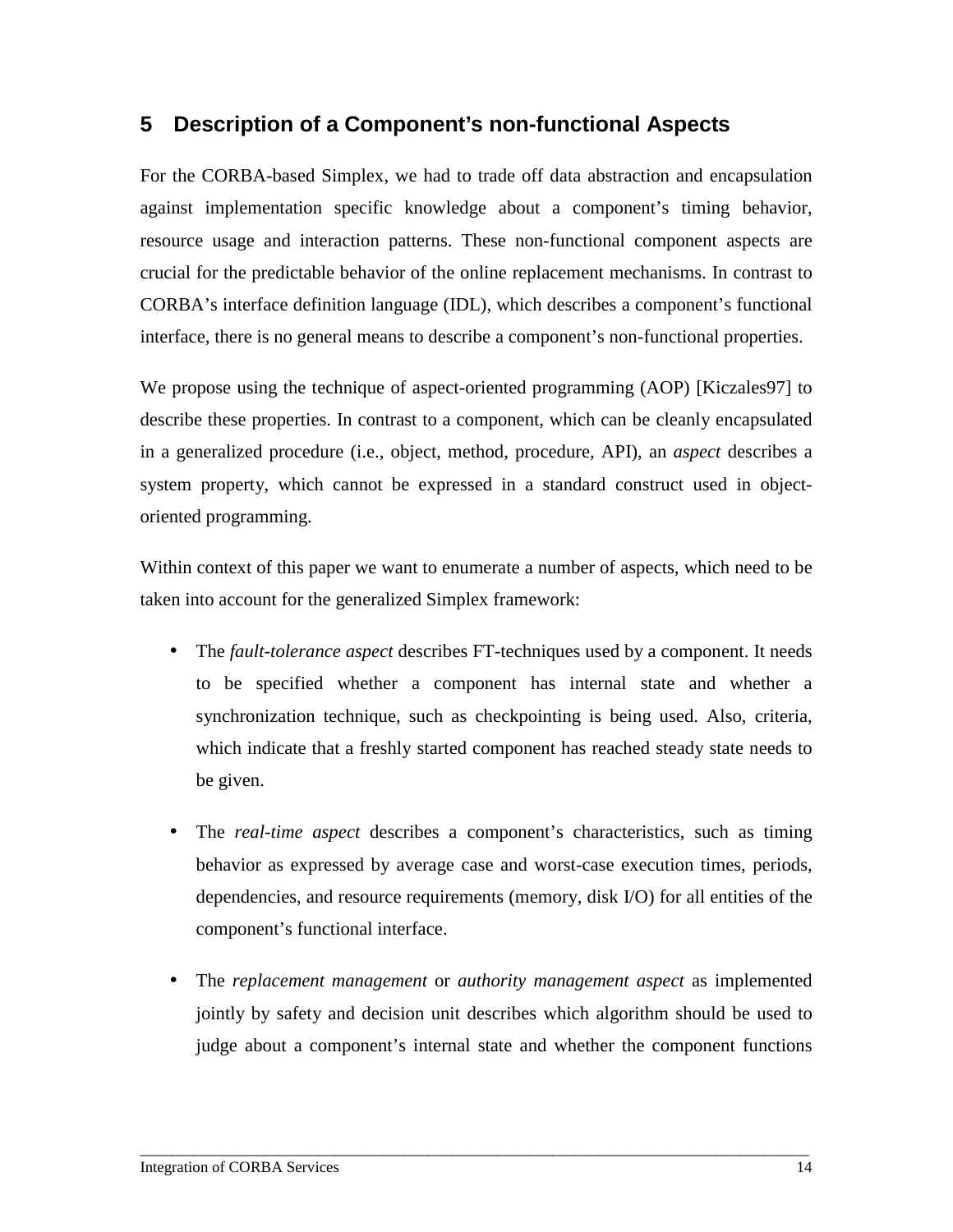correctly. This aspect also gives criteria for the online-replacement of components.

As depicted in Figure 5, aspects are taken into consideration at three different levels in the software development process for a component-based system: The programmer specifies aspects like fault-tolerance technique used (FT) or worst case execution time



(RT; in terms of instructions) *at design time*. At *configuration time*, design-time information and aspect-information specific to the current environment (number of nodes, processing power, security characteristics) are taken into account to distribute components over the network and configure the system. This step can be automated using a tool such as an *aspect weaver*. Finally, at *runtime* the outcome of the previous steps is stored within an additional component – the *reflector*.

Figure 5: Description of a component's non-functional (fault-tolerance, real-time) aspects The *reflector* is generated automatically and stores configuration information. It may be used for online reconfiguration (replacement) as a result of a client's request for specific quality-of-service (such as 2-out-of-3 majority voting or distributed execution in order to avoid common-mode failures). Additional work will focus on definition of an aspect language and weaver for the generalized Simplex.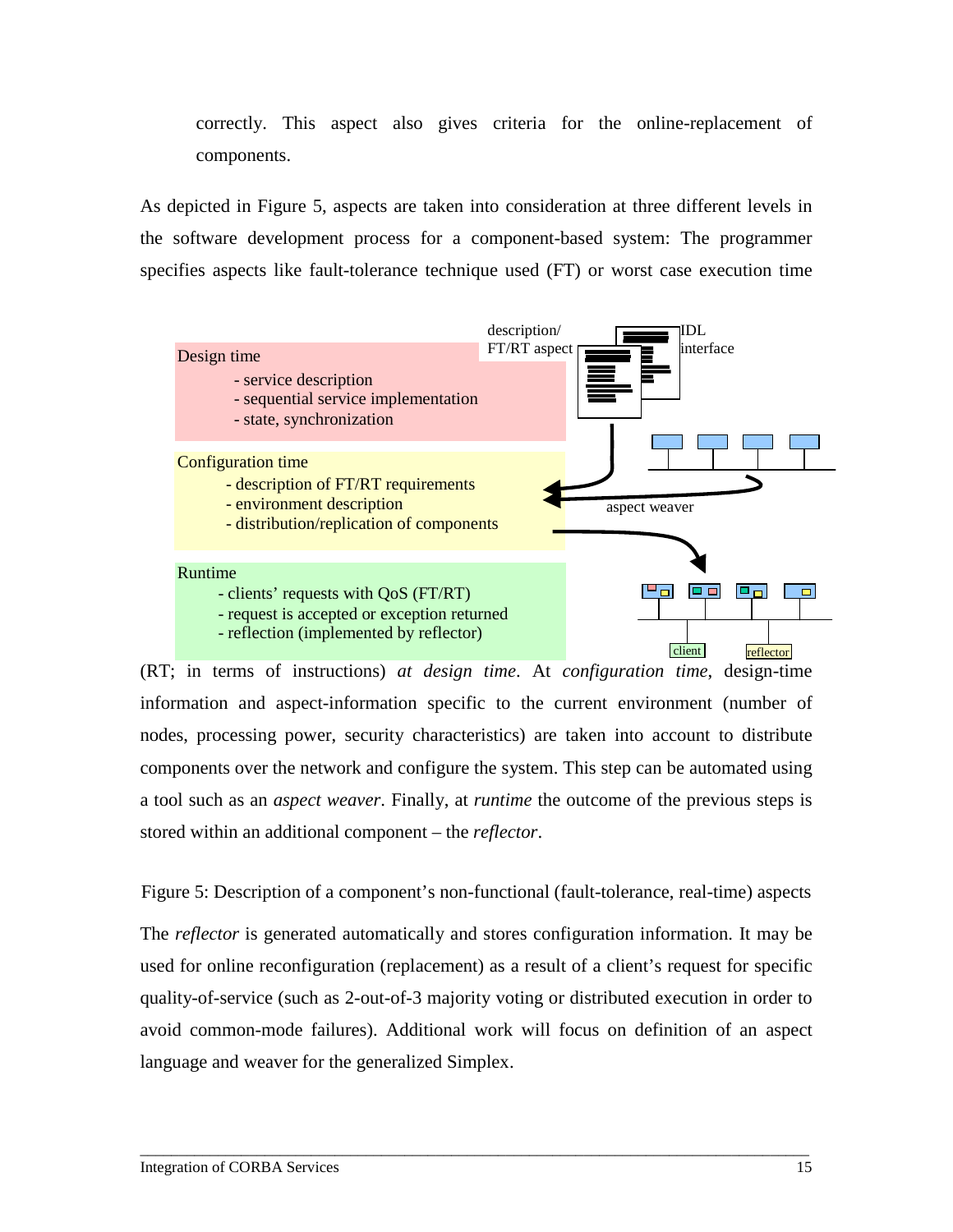## **6 Conclusions**

The Simplex architecture developed at the Software Engineering Institute at Carnegie Mellon University supports the online-replacement of software components within a fault-tolerant, real-time control application. Simplex is based on the proprietary real-time publisher/subscriber protocol and a POSIX 1003.1b-compliant real-time operating system. Simplex implies complex coding rules for replacement units, the basic units of functionality.

Within this paper we have extended Simplex's online-replacement mechanisms and have discussed techniques for reliable replacement of services in a CORBA-based environment. Interfaces to redundant service implementations are completely described using CORBA IDL.

However, there is a tradeoff between a system's openness as provided by CORBA and its predictable timing behavior. We introduce the notion of a composite system, which consists of a predictable real-time part (safety controller, decision unit) and CORBAbased non-real-time part (redundant service implementations). Composite Objects are used to de-couple CORBA and real-time processing.

Aspect-oriented programming techniques are a promising way to describe non-functional aspects of CORBA components. We are currently studying aspect-techniques for component description in the distributed tele-laboratory case study.

#### **Acknowledgements**

This work is supported in part by the Office of Naval Research and in part by German Research Network (DFN). Many have contributed to the tele-lab project. In particular, we want to thank Mark Spong and Dan Block for their expertise in control engineering and the use of UIUC's control laboratory equipment. We also want to thank Liu Xue for the development of control software and Chris Parrott, Xiaoyan He, Mancang Tian and Joao Lopes in various aspects of system development and testing.

\_\_\_\_\_\_\_\_\_\_\_\_\_\_\_\_\_\_\_\_\_\_\_\_\_\_\_\_\_\_\_\_\_\_\_\_\_\_\_\_\_\_\_\_\_\_\_\_\_\_\_\_\_\_\_\_\_\_\_\_\_\_\_\_\_\_\_\_\_\_\_\_\_\_\_\_\_\_\_\_\_\_\_\_\_\_

#### **References**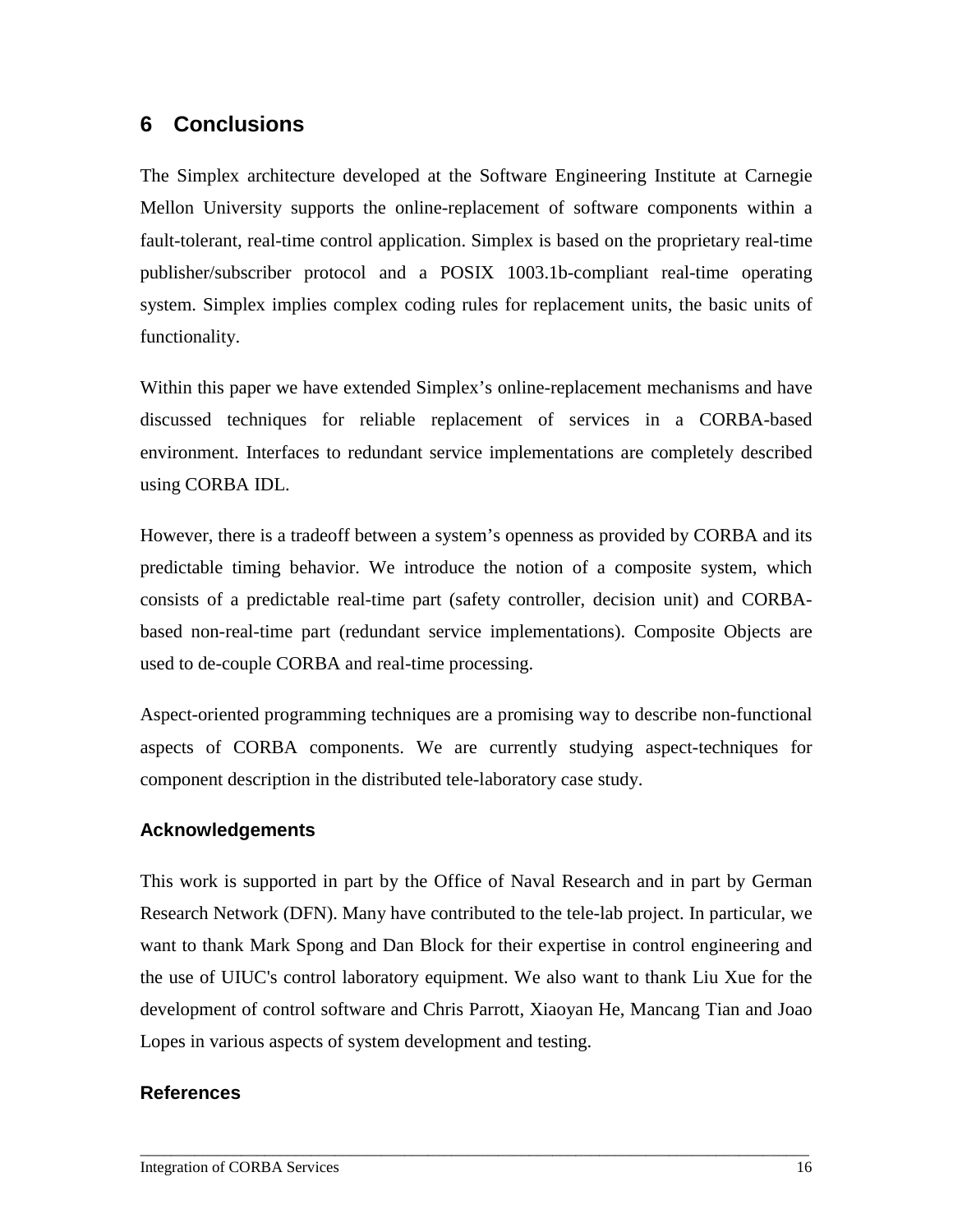<span id="page-16-0"></span>[Birman93] K.P.Birman; "The Process Group Approach for Reliable Distributed Computing"; Communications of the ACM, pp.37-53, Vol. 36, No.12, December 1993.

[Chang97] Y.-S.Chang, D.Liang, W.Lo, G.-W.Sheu, S.-M.Yuan; "A Fault-Tolerant Object Service on CORBA"; Proceedings of International Conference on Distributed Computing Systems (ICDCS'97), Baltimore, May 1997.

[IONA] see multiple articles at http://www.iona.ie

[Kiczales97] Gregor Kiczales, John Lamping, Anurag Mendhekar, Chris Maeda, Cristina Videira Lopes, Jean-Marc Loingtier, John Irwin; "Aspect-Oriented Programming", In Proceedings of the European Conference on Object-Oriented Programming (ECOOP)*,* Finland. Springer-Verlag LNCS 1241. June 1997.

[Maffeis94] S.Maffeis; "A Flexible System Design to Support Object Groups and Object-Oriented Distributed Programming"; in Proceedings of ECOOP'93, Lecture Notes in Computer Science 791, 1994.

[OMG95] OMG; "The Common Object Request Broker: Architecture and Specification"; Object Management Group, Inc., Framingham, MA, USA, 1995.

[OMG98a] OMG; "Fault tolerant CORBA Using Entity Redundancy RfP"; OMG Document orbos/98-04-01, at http://www.omg.org

[OMG98b] OMG, "The Common Object Request Broker: Architecture and Specification. Revision 2.3", OMG (Object Management Group) document formal/98-12-01

[OMG99] OMG, "Realtime CORBA Architecture", OMG (Object Management Group) document orbos/99-06-02.

[Polze97] Andreas Polze, Gerhard Fohler, Matthias Werner; "Predictable Network Computing"; in Proceedings of 17th International Conference on Distributed Computing Systems (ICDCS'97), Baltimore, USA, May 1997, IEEE Computer Society Press, pp: 423-431(9), ISBN 0-8186-7813-5.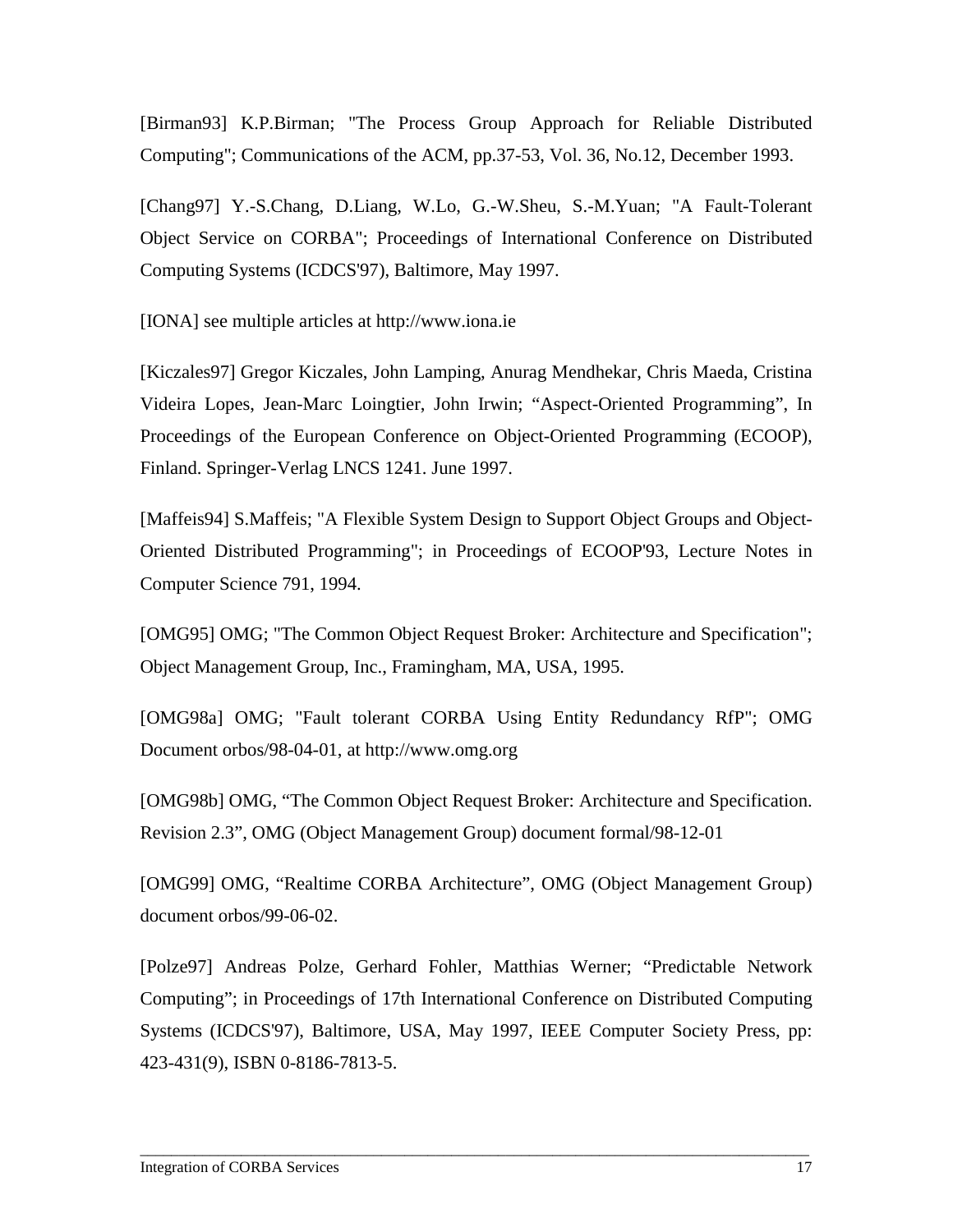<span id="page-17-0"></span>[Polze98] Andreas Polze, Lui Sha; "Composite Objects: Real-Time Programming with CORBA"; in Proceedings of 24th Euromicro Conference, Network Computing Workshop, Vol.II, pp.: 997-1004, ISBN 0-8186-8646-4, Vaesteras, Sweden, August 25- 27, 1998.

[van Renesse94] R.van Renesse, K.P.Birman; "Fault-Tolerant Programming using Process Groups"; in F.Brazier, D.Jones (Eds.) "Distributed Open Systems", Computer Society Press, 1994.

[Schmidt98] D.C.Schmidt, D.Levine, and S.Mungee; "The Design and Performance of Real-Time Object Request Brokers"; Computer Communications, Volume 21, No. 4, April, 1998.

[Schmidt99] F. Kuhns, D. Schmidt, and D. Levine, "The Design and Performance of a Real-Time I/O Subsystem", Proceedings of the 5th IEEE Real-Time Technology and Applications Symposium (RTAS), Vancouver  $\pm$  Canada, June 2-4 1999.

[Sha94] L.Sha, R.Rajkumar, S.S.Sathaye; "Generalized Rate-Monotonic Scheduling Theory: A Framework for Developing Real-Time Systems"; Proceedings of the IEEE, Vol. 82, No. 1, January 1994.

[Sha96] L.Sha, R.Rajkumar, M.Gagliardi; "Evolving Dependable Real-Time Systems"; in Proceedings of 1996 IEEE Aerospace Applications Conference, IEEE Inc., February 1996, ISBN 0-7803-3196-6.

[Squadrito98] M.Squadrito, L.Esibov, L.C.DiPippo, V.F.Wolfe, G.Cooper, B.Thuraisingham, P.Krupp, M.Milligan, R.Johnston; "Concurrency Control in Real-Time Object-Oriented Systems: The Affected Set Priority Ceiling Protocols"; Proceedings of First IEEE International Symposium on Object-Oriented Real-Time Distributed Computing (ISORC), pp. 96-105, April 1998, Kyoto, Japan, IEEE Comp. Soc. Press, ISBN 0-8186-8430-5.